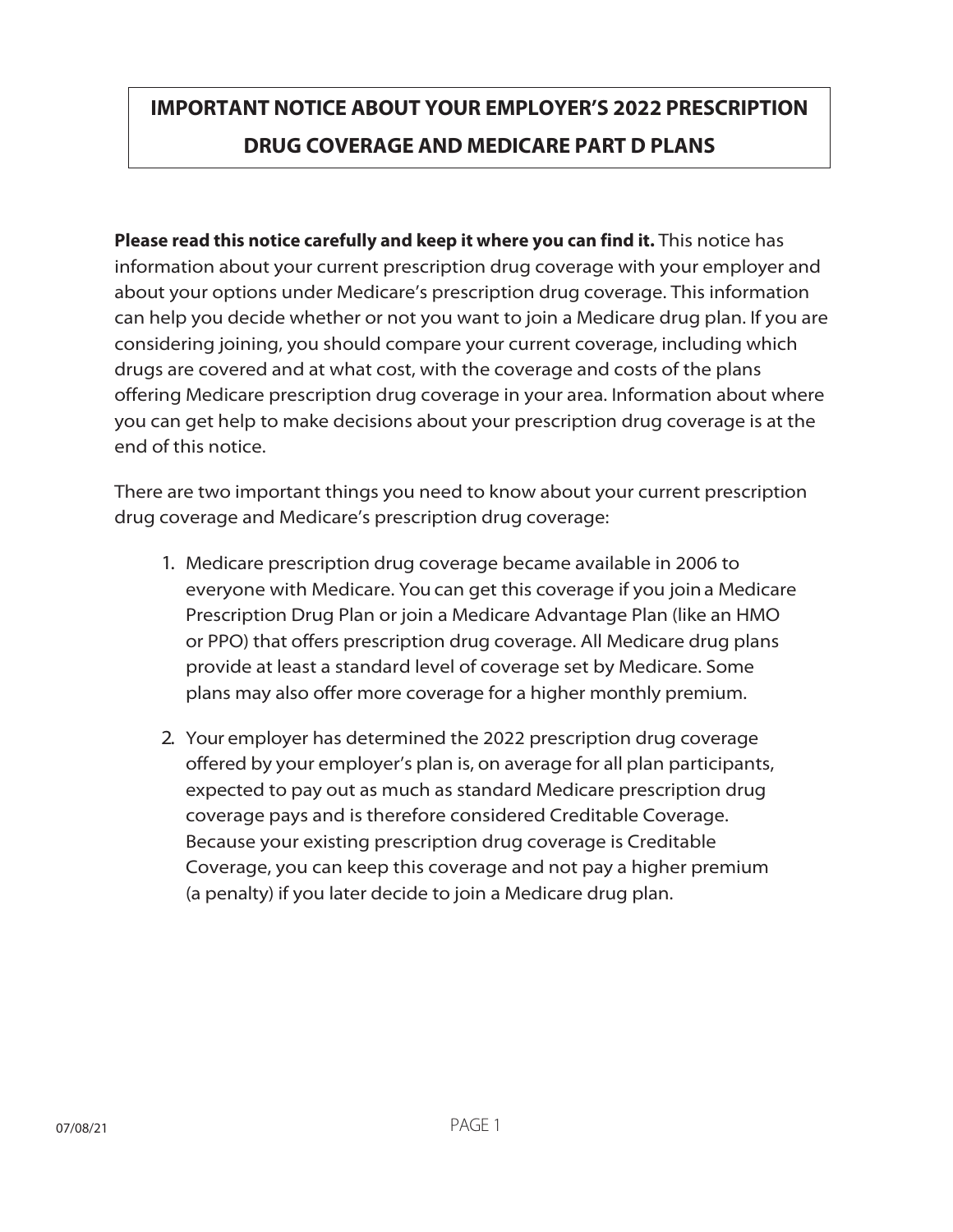# **When Can You Join a Medicare Drug Plan?**

You can join a Medicare drug plan when you first become eligible for Medicare and each year thereafter during Medicare open enrollment, from October 15 to December 7. Coverage begins on January first for those enrolling during open enrollment. However, if you lose your current creditable prescription drug coverage, through no fault of your own, you will also be eligible for a two (2) month special enrollment period (SEP) to join a Medicare drug plan.

#### **What Happens ToYourCurrent Coverage If YouDecide to Join a Medicare Drug Plan?**

If you decide to join a Medicare drug plan, your current prescription drug coverage through your employer may be affected in accordance with the Center for Medicare and Medicaid Services (CMS). **The 2022 prescription drug plans offered by your employer provided by PEHP are creditable**.

If you do decide to join a Medicare drug plan and drop your current employer coverage, be aware that you and your dependents will be able to get your employer coverage back IF you and your dependents are still eligible for employer-based coverage.

### **When Will YouPay A Higher Premium (Penalty) to Join a Medicare Drug Plan?**

You should also know if you drop or lose your current prescription drug coverage with your employer and don't join a Medicare drug plan within 63 continuous days after your current prescription drug coverage ends, you may pay a higher premium (a penalty) to join a Medicare drug plan later.

If you go 63 continuous days or longer without creditable prescription drug coverage, your monthly premium may go up by at least 1% of the Medicare base beneficiary premium per month for every month that you did not have prescription drug coverage. For example, if you go 19 months without Creditable Coverage, your premium may consistently be at least 19%higher than the Medicare base beneficiary premium. You may have to pay this higher premium (a penalty) for as long as you have Medicare prescription drug coverage. In addition, you may have to wait until the following October to join a Medicare prescription drug plan.